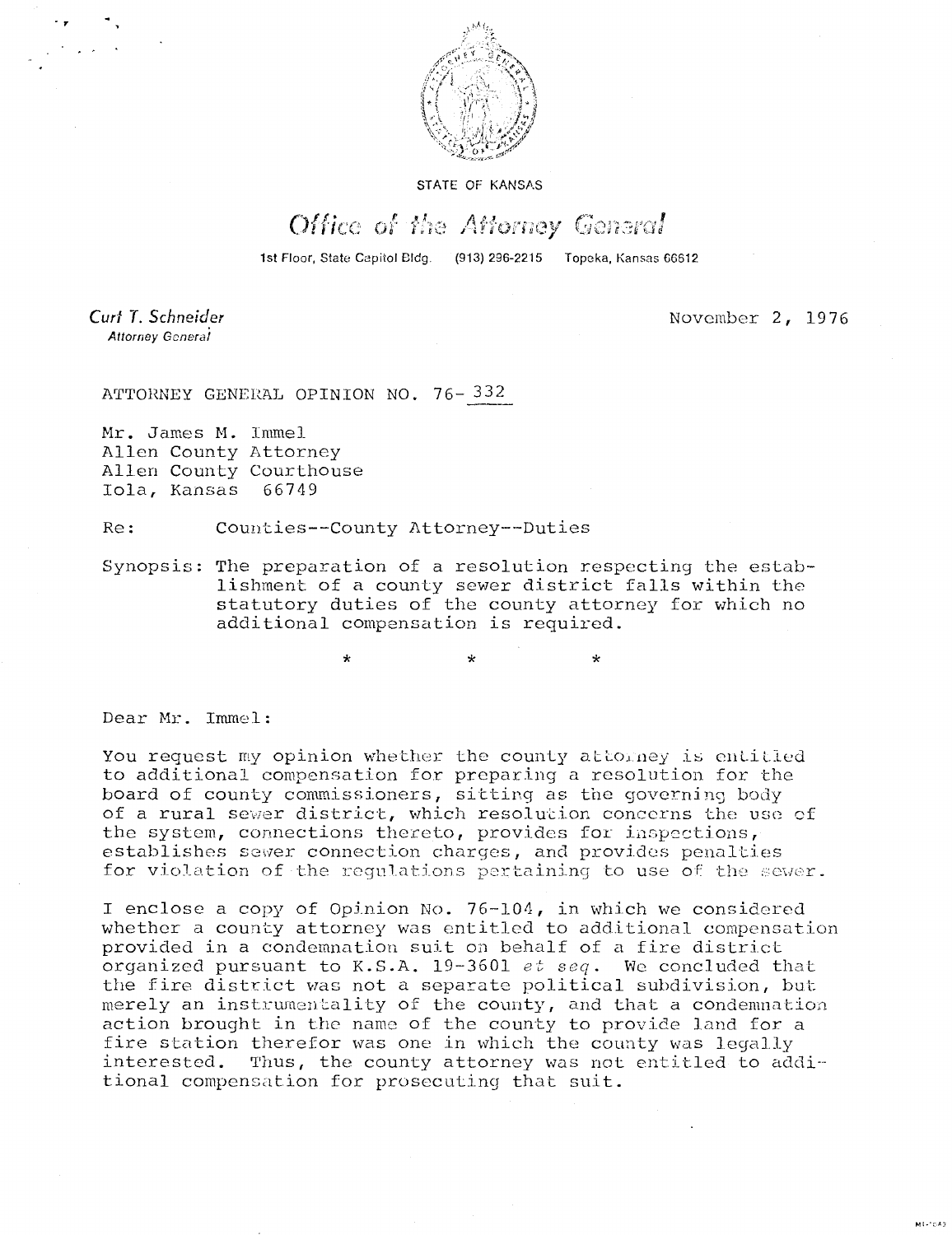Mr. James M. Immel Page Two November 2, 1976

Rural. sewer districts organized pursuant to K.S.A. 19-2704 et seq. are directly analogous to county fire districts. Such sewer districts are created by the board of county commissioners in their capacity as the governing body of the county. They may exercise the eminent domain power of the county for that purpose. In their capacity as county commissioners, they may fix the charges to be assessed for connection to and use of the system. They may issue general obligation bonds of the county to fund certain costs thereof. K.S.A. 19-2705. In preparing a resolution for the board of county commissioners respecting a county sewer district, then, the county attorney does not perform work for any other or separate political subdivision, but acts in respect to the affairs of the county itself.

At Vol. VI, Attorney General Opinions, p. 375, there appears an opinion from Attorney General Londerholm to Mr. Mitchell Bushey, Allen County Attorney, which states thus:

> "Sometime ago you asked whether it would be permissible for your county commissioners to pay you a fee for drafting a land use study and zoning regulations.

K.S.A. 19-704 requires the county attorney to give legal opinions and advice to the county commissioners and other civil officers on matters of interest to the county. The task of preparing a land use study and zoning regulations is not, in my opinion, within the scope of giving opinions or advice. It is our opinion, therefore, that the county commissioners may employ the county attorney to per- form these tasks and pay him reasonable compensation."

This opinion is unduly restrictive, in our judgment. K.S.A. 19-704 does require the county attorney to "give opinions and advice" to the board of county commissioners and other county officers. As the chief legal officer of the county, however, the responsibilities of the county attorney go further, and historically, that officer has been responsible for the drafting of resolutions, contracts, and other legal documents for the county. The preparation of the sewer resolution in question here constituted the preparation of a legal document required for the conduct of the business of the county, in the creation and administration of a county sewer district and as such, constitutes a service to the board of county commissioners